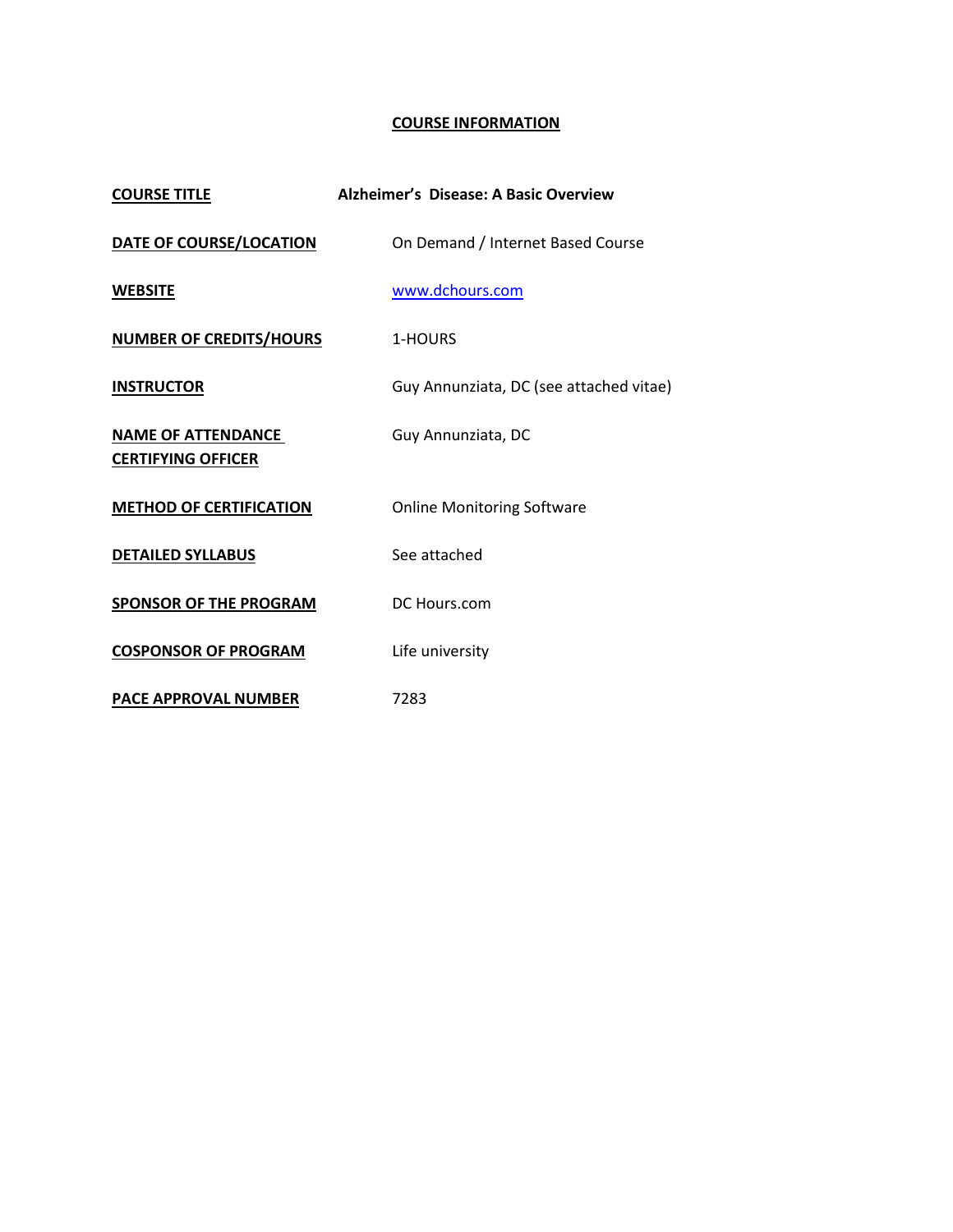# **Course Syllabus Alzheimer's Disease: A Basic Overview**

| <b>COURSE OBJECTIVE</b>     | To educate healthcare providers about trends in the<br>diagnosis and management of Alzheimer's                                                                                                                                                                                   |
|-----------------------------|----------------------------------------------------------------------------------------------------------------------------------------------------------------------------------------------------------------------------------------------------------------------------------|
| <b>STATEMENT OF PURPOSE</b> | The purpose of this course is to aid the Chiropractic<br>Profession by providing Chiropractors with information<br>regarding trends in the diagnosis and management of<br>Alzheimer's                                                                                            |
| <b>OVERVIEW OF COURSE</b>   | This course will provide Chiropractors with the basic<br>principles about trends in the diagnosis and management<br>of Alzheimer's<br>It will include discussion on the latest diagnosis and<br>management options available to patient's suffering with<br>Alzheimer's Disease. |

## **COURSE OUTLINE**

### **HOUR 1**

- Discuss how interprofessional collaboration and practice can improve the care and outcomes of people with Alzheimer's disease
- Identify three key elements in the diagnostic guidelines for Alzheimer's disease
- Describe two research areas that have enriched the diagnosis and treatment of Alzheimer's disease
- Explain three innovative approaches to the management of care of people provisionally diagnosed with Alzheimer's disease